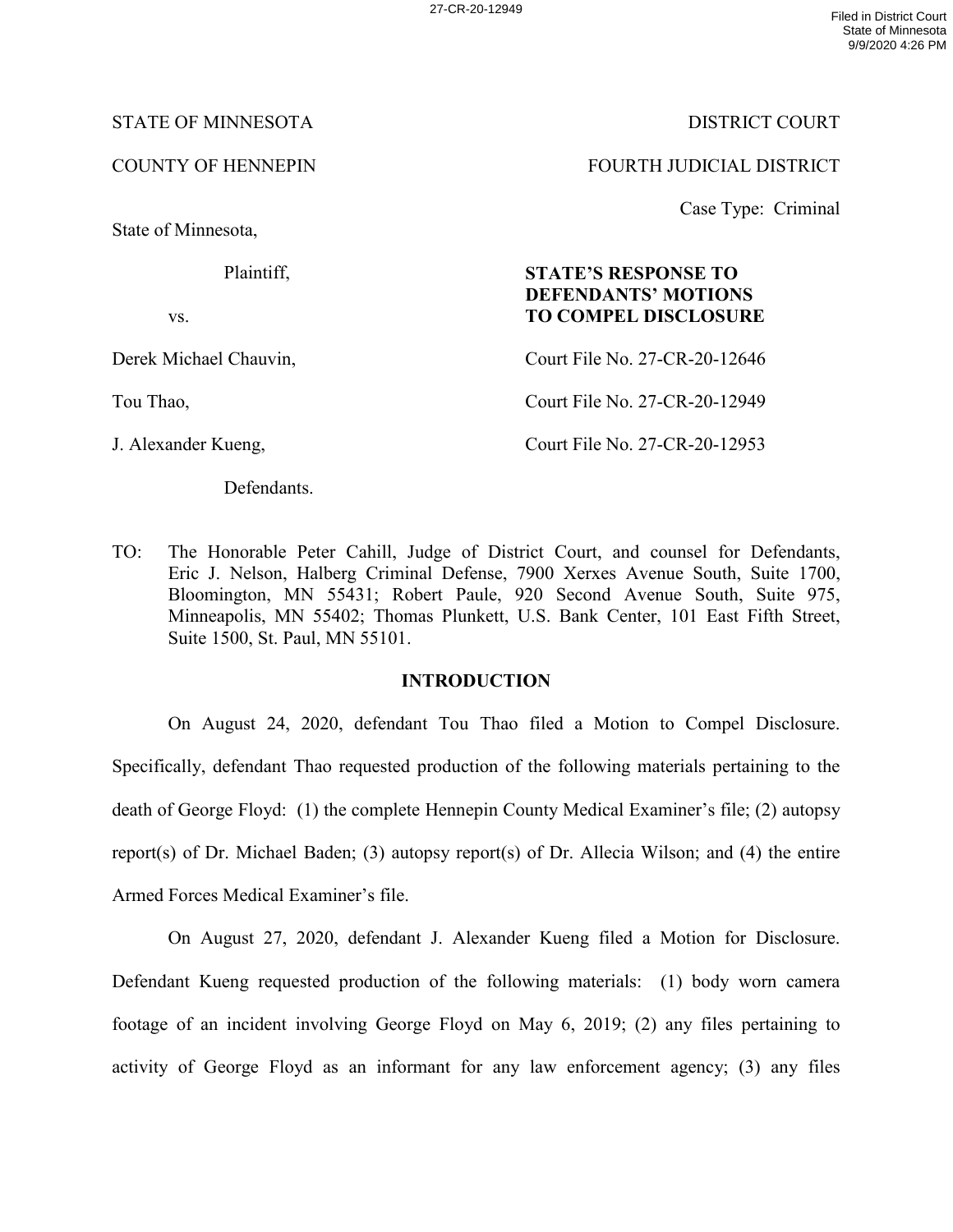pertaining to gang membership or gang affiliation of George Floyd for the past 5 years; (4) any prosecution file and any reports pertaining to a May 6, 2019 investigation of George Floyd; (5) the complete Hennepin County Medical Examiner's file pertaining to the death of George Floyd; (6) the entire Armed Forces Medical Examiner's file pertaining to the death of George Floyd; (7) active, imbedded links to video content within training materials previously disclosed; (8) a copy of the State's document index for disclosures made; and (9) defendant Derek Chauvin's personnel records, including pre-hire screening and disciplinary complaints.

On August 28, 2020, defendant Derek Chauvin filed a Motion for Disclosure. Defendant Chauvin requested production of the following subset of materials requested by defendant Kueng: (1) body worn camera footage of an incident involving George Floyd on May 6, 2019; (2) any files pertaining to activity of George Floyd as an informant for any law enforcement agency; (3) any files pertaining to gang membership or gang affiliation of George Floyd for the past 5 years; (4) any prosecution file and any reports pertaining to a May 6, 2019 investigation of George Floyd; (5) active, imbedded links to video content within training materials previously disclosed; and (6) a copy of the State's document index for disclosures made.

Thereafter, on August 28, 2020, defendant Thao filed an additional Motion to Compel Discovery, joining his co-defendants' motions for disclosure and requesting the following: (1) defendant Derek Chauvin's complete Minneapolis Police Department disciplinary file; (2) body worn camera footage of an incident involving George Floyd on May 6, 2019; (3) any files pertaining to activity of George Floyd as an informant for any law enforcement agency; (4) any prosecution file pertaining to a May 6, 2019 investigation of George Floyd; (5) active, imbedded links to video content within training materials previously disclosed; and (6) a copy of the State's document index for disclosures made.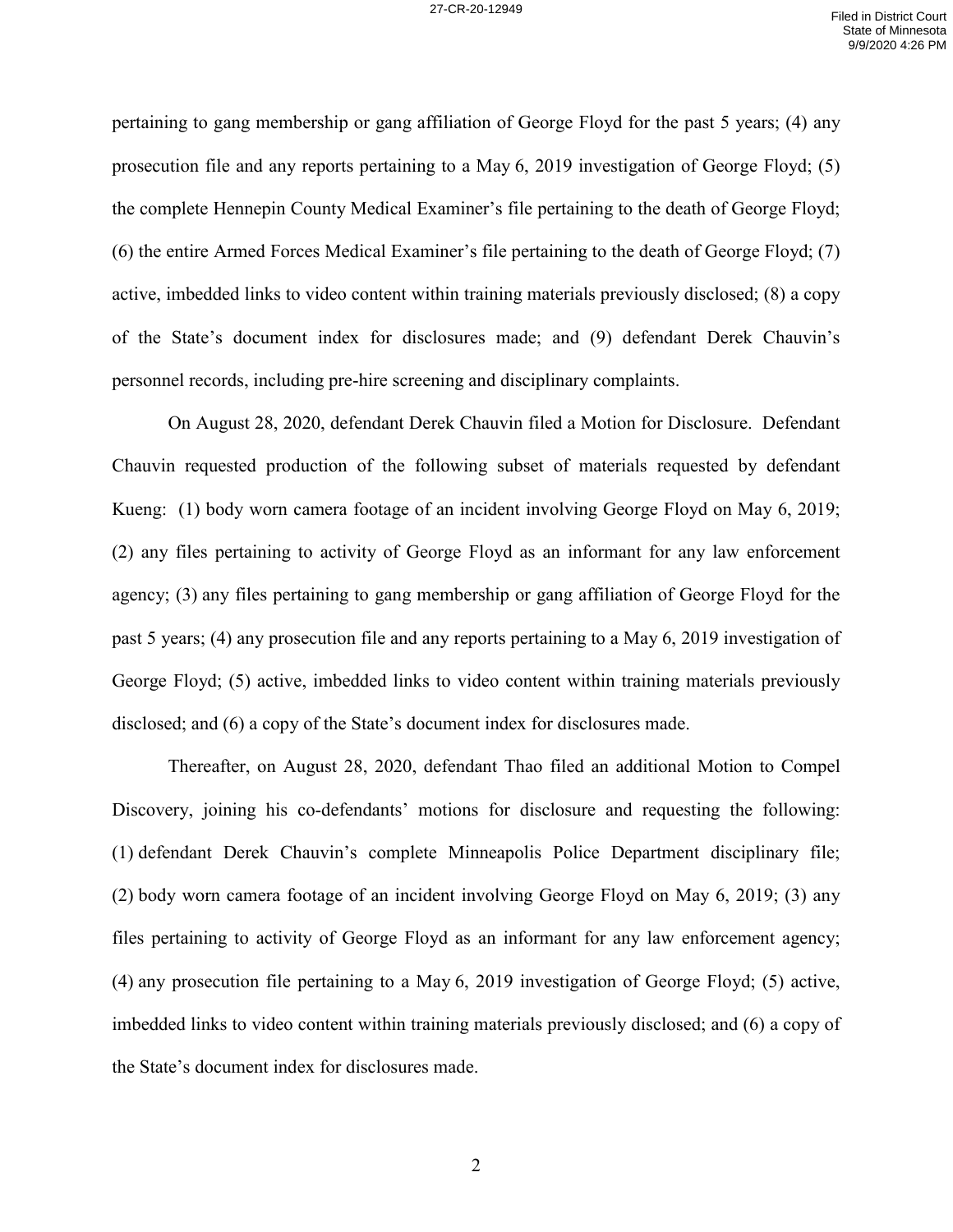The State of Minnesota hereby submits its response to defendants' motions.

# **ARGUMENT**

Minnesota Rule of Criminal Procedure 9.01 sets forth the parameters for the prosecution's discovery disclosures in a felony case. The State addresses each of defendants' requests in turn below, in light of the relevant discovery rules.

# **I. Relevant Discovery Rules**

## **A. Disclosure Without Court Order Under Rule 9.01, subdivision 1**

Defendants rely, in part, on subdivision 1 of Minnesota Rule of Criminal Procedure 9.01, in support of their requests. Subdivision 1 sets forth the requirements for mandatory disclosures by the prosecution without a court order. Rule 9.01, subdivision 1 provides that "[t]he prosecutor must, at the defense's request and before the Rule 11 Omnibus Hearing, allow access at any reasonable time to all matters within the prosecutor's possession or control that relate to the case," with the exception of certain non-discoverable information. Minn. R. Crim. P. 9.01, subd. 1.

Rule 9.01, subdivision 1a applies the prosecutor's obligations under the rule "to material and information in the possession or control of members of the prosecution staff and of any others who have participated in the investigation or evaluation of the case and who either regularly report, or with reference to the particular case have reported, to the prosecutor's office." Rule 9.01, subd. 1a(1).

#### **B. Discretionary Disclosure Under Rule 9.01, subdivision 2**

Subdivision 2 of Minnesota Rule of Criminal Procedure 9.01 sets forth the circumstances under which a district court may use its discretion to order the State to provide additional discovery. The procurement of "matters possessed by other governmental agencies" outside the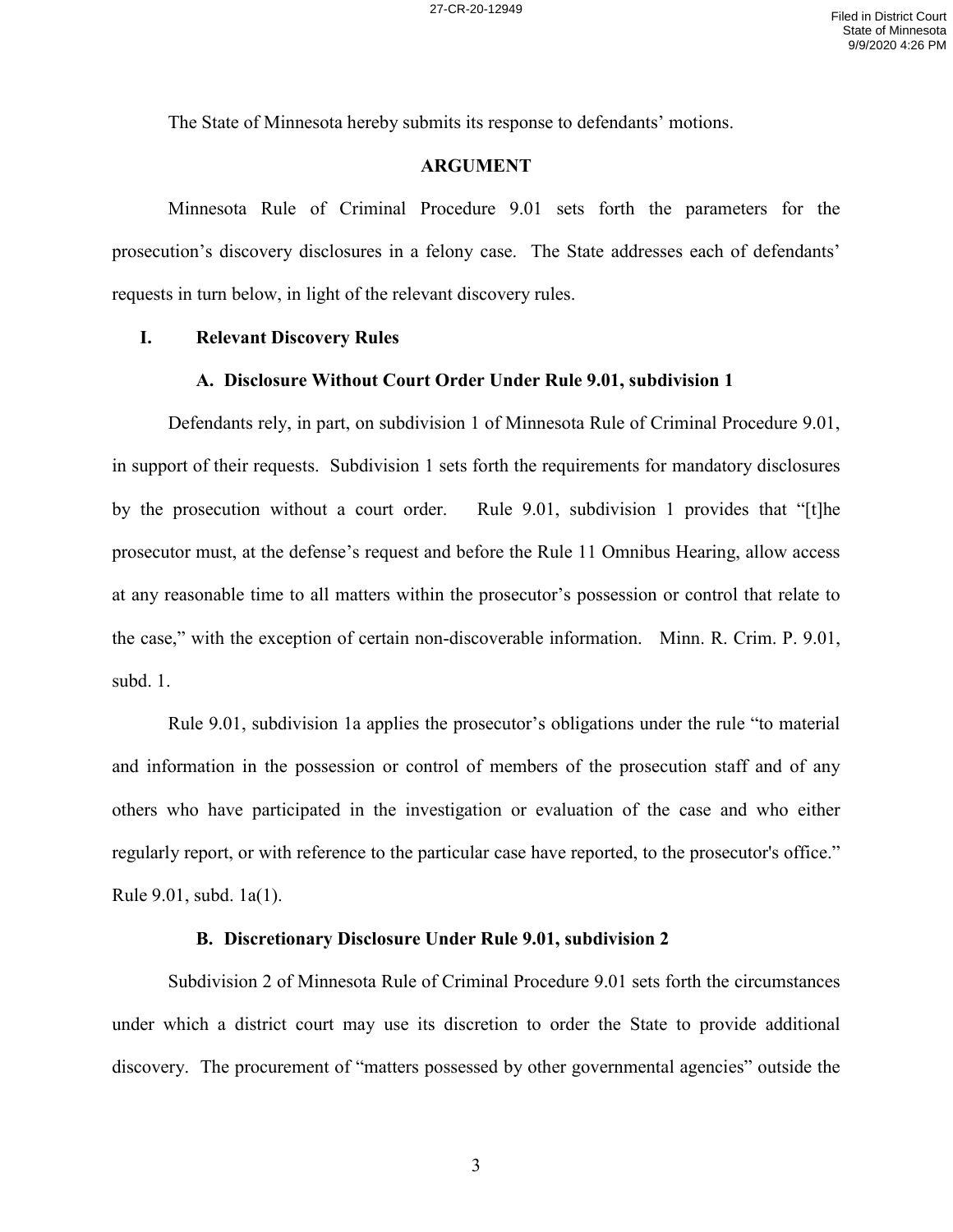control of the prosecution is governed by Minnesota Rule of Criminal Procedure 9.01, subdivision 2(1), which provides:

On the defendant's motion, the court for good cause shown must require the prosecutor, except as provided by Rule 9.01, subd. 3, to assist the defendant in seeking access to specified matters relating to the case that are within the possession or control of an official or employee of any governmental agency, but which are not within the control of the prosecuting attorney.

The prosecutor must use diligent good faith efforts to cause the official or employee to allow the defense reasonable access to inspect, photograph, copy, or have reasonable tests made.

Minn. R. Crim. P. 9.01, subd. 2(1).

Rule 9.01, subdivision 2(1) makes clear that ordering disclosure from outside governmental agencies is discretionary by the trial court and is subject to several requirements. First, the onus is on the defendant to move for disclosure of materials outside the scope of rule 9.01, subdivision 1 (disclosures to be made by prosecution without order of court). The defendant then bears the burden of showing good cause to require the prosecution to provide materials above and beyond mandatory discovery. Minn. R. Crim. P. 9.01, subd. 2(1). If the defendant makes such a showing, the trial court must order the prosecutor to assist the defendant in seeking access to specified matters, including documents and tangible objects, "relating to the case," in the possession of other governmental agencies. *Id.* The applicable discovery rules require a defendant to show good cause in order for a court to order discretionary disclosures by outside governmental agencies.

For other relevant material, not in the possession of an outside government agency, Rule 9, subdivision 2(3) applies, which provides:

On the defendant's motion, the trial court at any time before trial may, in its discretion, require the prosecutor to disclose to defense counsel and to permit the inspection, reproduction, or testing of any relevant material and information not subject to disclosure without order of court under Rule 9.01, subd. 1, provided,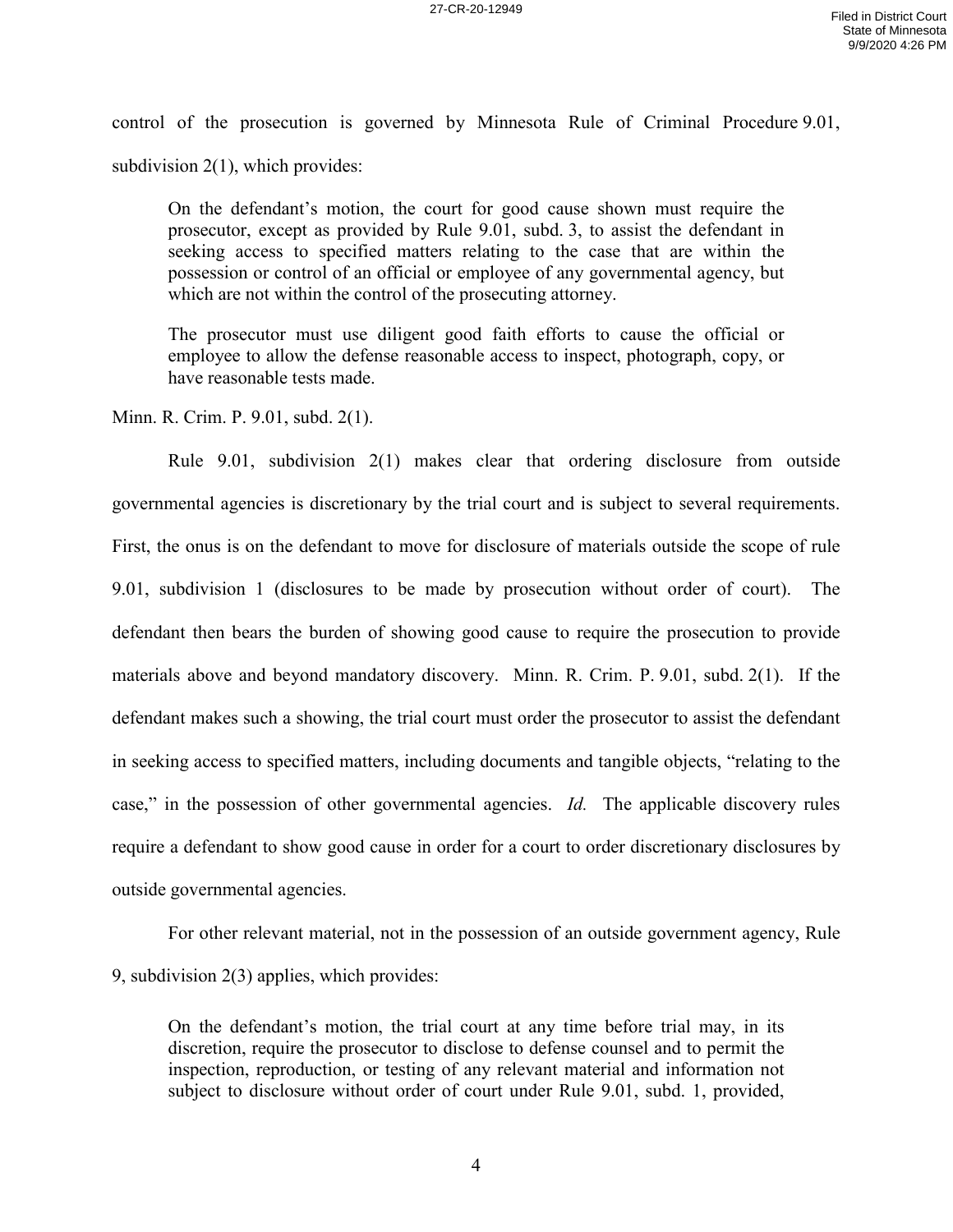however, a showing is made that the information may relate to the guilt or innocence of the defendant or negate guilt or reduce the culpability of the defendant as to the offense charged. If the motion is denied, the court upon application of the defendant must inspect and preserve any relevant material and information.

Minn. R. Crim. P. 9.01, subd. 2(3).

With respect to other relevant material, Rule 9.01, subdivision 2(3) requires a defendant to show that the requested information may relate to his guilt or innocence or negate his guilt or reduce his culpability as to the offense charged. Minn. R. Crim. P. 9.01, subd. 2(3). With respect to protected information, the Minnesota Supreme Court has required "some plausible showing that the information sought would be both material and favorable to his defense." *State v. Underdahl,* 767 N.W.2d 677, 684 (Minn. 2009). The Minnesota Supreme Court has overturned a discovery order where the defense failed to demonstrate "that the materials could be related to the defense or were likely to contain information related to the case." *State v. Garberg*, No. A09-914, 2010 WL 772622, at \*2 (Minn. Ct. App. Mar. 9, 2010) (citing *Underdahl*, 767 N.W.2d at 685).

# **C. Non-Discoverable Information Under Rule 9.01, subdivision 3**

Subdivision 3 of Rule 9.01 identifies material, including work product, that is not subject

to disclosure by the prosecution. Rule 9.01, subd. 3 provides, in relevant part:

Subd. 3. Non-Discoverable Information. The following information is not discoverable by the defendant:

(1) Work Product.

(a) Opinions, Theories, or Conclusions. Unless otherwise provided by these rules, legal research, records, correspondence, reports, or memoranda to the extent they contain the opinions, theories, or conclusions of the prosecutor, the prosecutor's staff or officials, or official agencies participating in the prosecution.

(b) Reports. Except as provided in Rule 9.01, subd. 1(1) to (7), reports, memoranda, or internal documents made by the prosecutor or members of the prosecutor's staff, or by prosecution agents in connection with the investigation or prosecution of the case against the defendant. . . .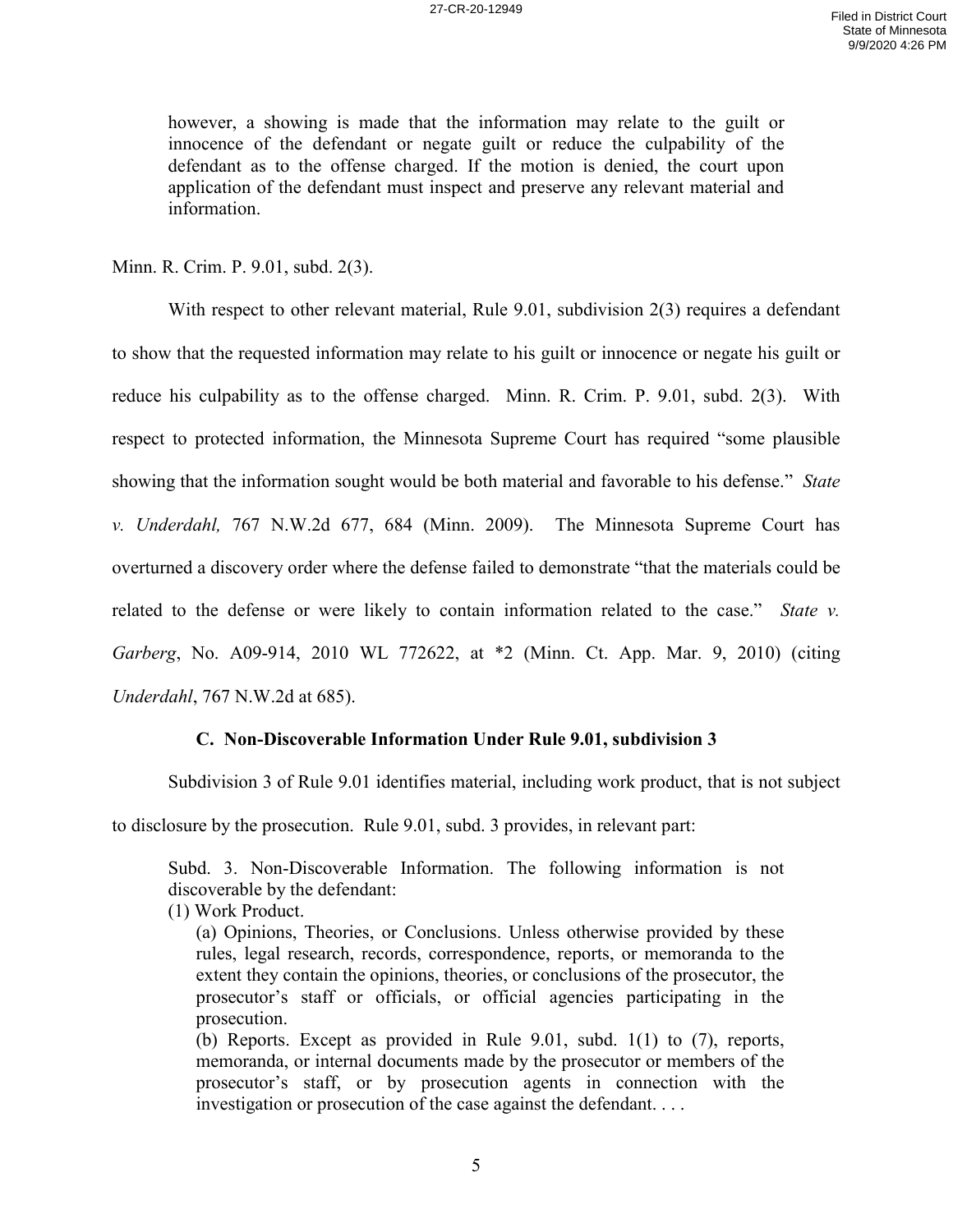Minn. R. Crim. P. 9.01, subd. 3.

#### **II. Defendants' Requests**

# **A. Hennepin County Medical Examiner's File**

Defendants Thao and Kueng have requested the complete Hennepin County Medical Examiner's file in this matter. This request is now moot; the State disclosed the complete file to defendants by mail on August 26, 2020, after receiving the file from the Hennepin County Medical Examiner's Office.

## **B. Autopsy Reports of Drs. Michael Baden & Allecia Wilson**

Defendant Thao has also moved for disclosure of the reports and autopsies performed by Dr. Michael Baden and Dr. Allecia Wilson. Defendant Thao argues that Drs. Baden and Wilson are "[a]gents" in this case because they "performed medical exams and/or autopsies on the body of George Floyd or . . . have knowledge/access to the Medical Examiner File." (Def. Thao Mot. to Compel Discl. at 4-5.) Defendant Thao therefore seeks disclosure pursuant to Rule 9.01, subdivision 1.

Following George Floyd's death, counsel for the victim's family enlisted the services of independent medical examiners Drs. Michael Baden and Allecia Wilson. In a summary to civil counsel, Dr. Baden opined that George Floyd "died of traumatic asphyxia due to the compression of his neck and back during restraint by police" and concluded the manner of death was homicide. (Def. Thao Mot. to Compel Discl., Ex. 2 (Bates #022937).) Dr. Wilson likewise opined, with respect to cause of death, that "[a]sphyxia due to neck and back compression led to a lack of blood flow to the brain." (*Id.*)

Drs. Baden and Wilson did not participate in, or conduct any, investigation on behalf of the State, nor has the State retained Drs. Baden or Wilson for any services in connection with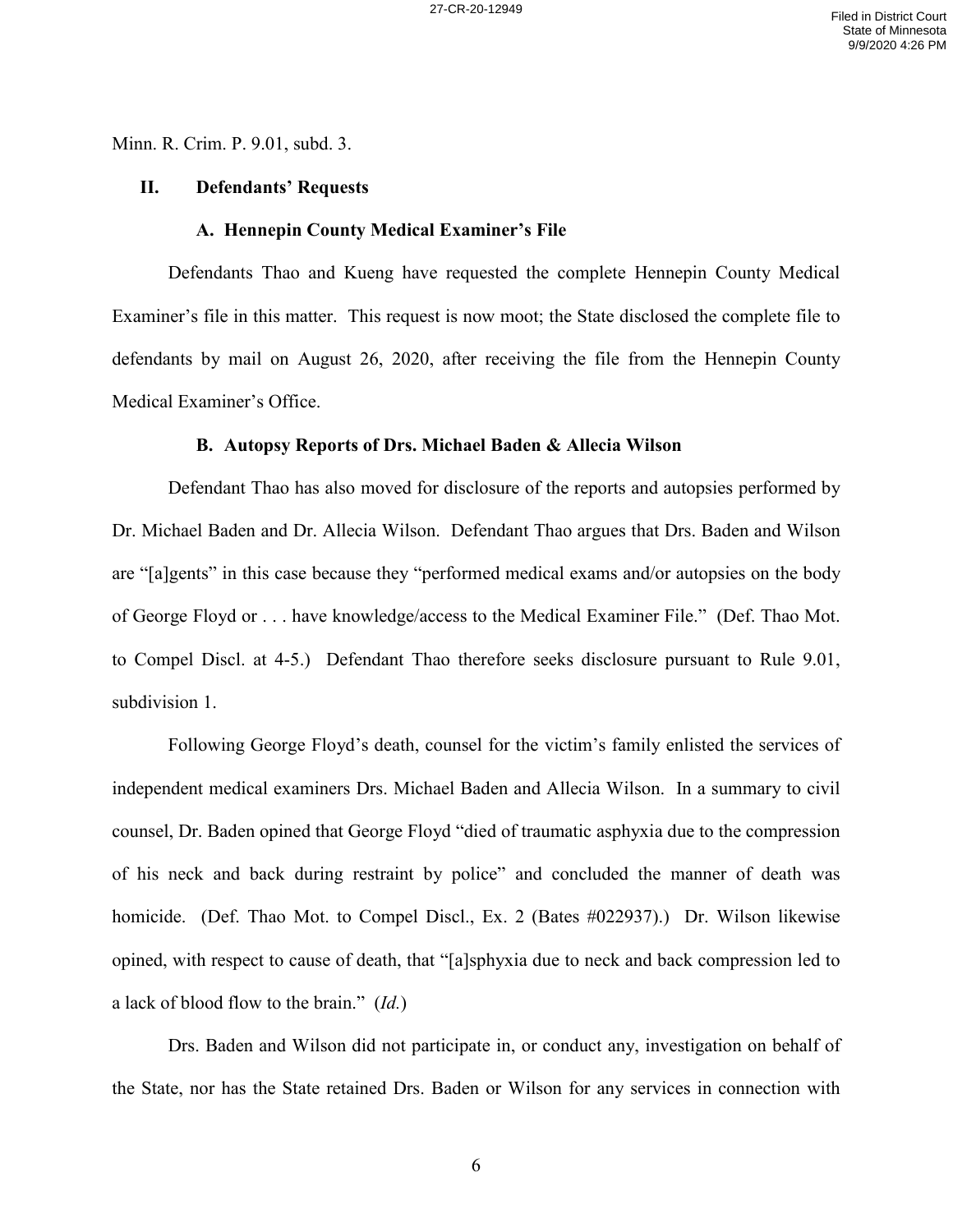this matter. The entirety of the information that the State obtained from counsel for the victim's family via email regarding the findings of Drs. Baden and Wilson has been disclosed to defendants. (*See, e.g. id.* (Bates #022937-38).) At the time the State obtained the information in early July 2020, Drs. Baden and Wilson had not completed final autopsy reports, according to counsel for the Floyd family. (*Id.*)

Autopsy reports by Drs. Baden and Wilson are not "within the prosecutor's possession or control." Minn. R. Crim. P. 9.01, subd. 1. Contrary to defendant Thao's assertion, Drs. Baden and Wilson do not "regularly report" to the Minnesota Attorney General's Office or the Hennepin County Attorney's Office and are not members of the prosecution team; nor have they reported to the prosecutors' offices with reference to this particular case. *See* Minn. R. Crim. P. 9.01, subd. 1a; *State v. Roan*, 532 N.W.2d 563, 571 (Minn. 1995). Accordingly, the State is under no obligation to disclose the reports of Drs. Baden and Wilson.

Nevertheless, and without conceding a legal requirement to do so, the State has contacted counsel for the victim's family in an effort to obtain the requested autopsy reports. While the State has yet to receive any such reports from counsel for the Floyd family, if the State obtains the autopsy reports, it will subsequently disclose them to defendants.

#### **C. Armed Forces Medical Examiner's File**

Defendants Thao and Kueng have further requested the complete file of the Armed Forces Medical Examiner. Defendant Thao asserts, as above, that production is required under Rule 9.01, subdivision 1 because Drs. Paul Uribe and Louis Finelli of the Office of the Armed Forces Medical Examiner are "[a]gents" in this case, having "performed medical exams and/or autopsies on the body of George Floyd or who have knowledge/access to the Medical Examiner File." (Def. Thao Mot. to Compel Discl. at 4-5.) Defendant Kueng seeks production under Rule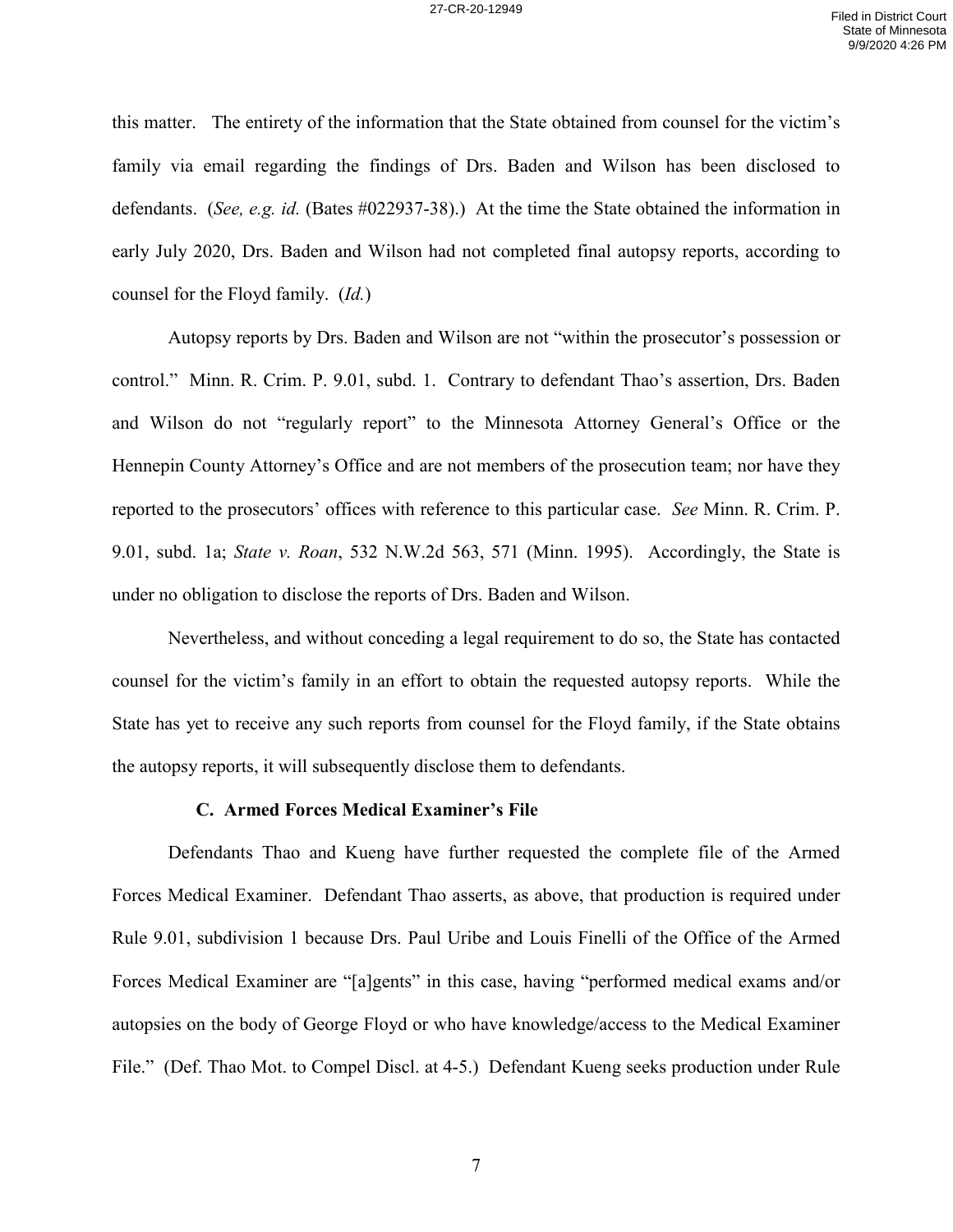9.01, subdivision 2(1) & (3), asserting that the material is potentially exculpatory, but concedes that such information is "not within the prosecutor's control." (Def. Kueng Mot. for Discl. at 2-3.)

Files of the Armed Forces Medical Examiner's Office are clearly not "within the prosecutor's possession or control." Minn. R. Crim. P. 9.01, subd. 1. The Armed Forces Medical Examiner's Office does not report to the Minnesota Attorney General's Office or the Hennepin County Attorney's Office, and is not a member of the prosecution staff; nor has it reported to the prosecutors' offices with reference to this particular case. *See* Minn. R. Crim. P. 9.01, subd. 1a. It is not even a state agency. The Office of the Armed Forces Medical Examiner is an agency of the federal military. As such, neither the State nor this Court has the authority to order it to release its records, if any other records exist. *See State v. Roan*, 532 N.W.2d 563, 571 (Minn. 1995).

Again, without conceding a legal requirement to do so, the State has made a request for the Armed Forces Medical Examiner's file, and has thus exercised "diligent good faith efforts" to acquire a copy in order "to allow the defense reasonable access to inspect" it. Minn. R. Crim. P*.* 9.01, subd. 2(1).While the State has yet to receive the file, should the federal authorities provide a copy, the State will subsequently disclose it to defendants.

# **D. May 6, 2019 Incident**

Defendants Kueng, Chauvin, and Thao also seek a number of items pertaining to prior conduct of George Floyd, including an incident on May 6, 2019.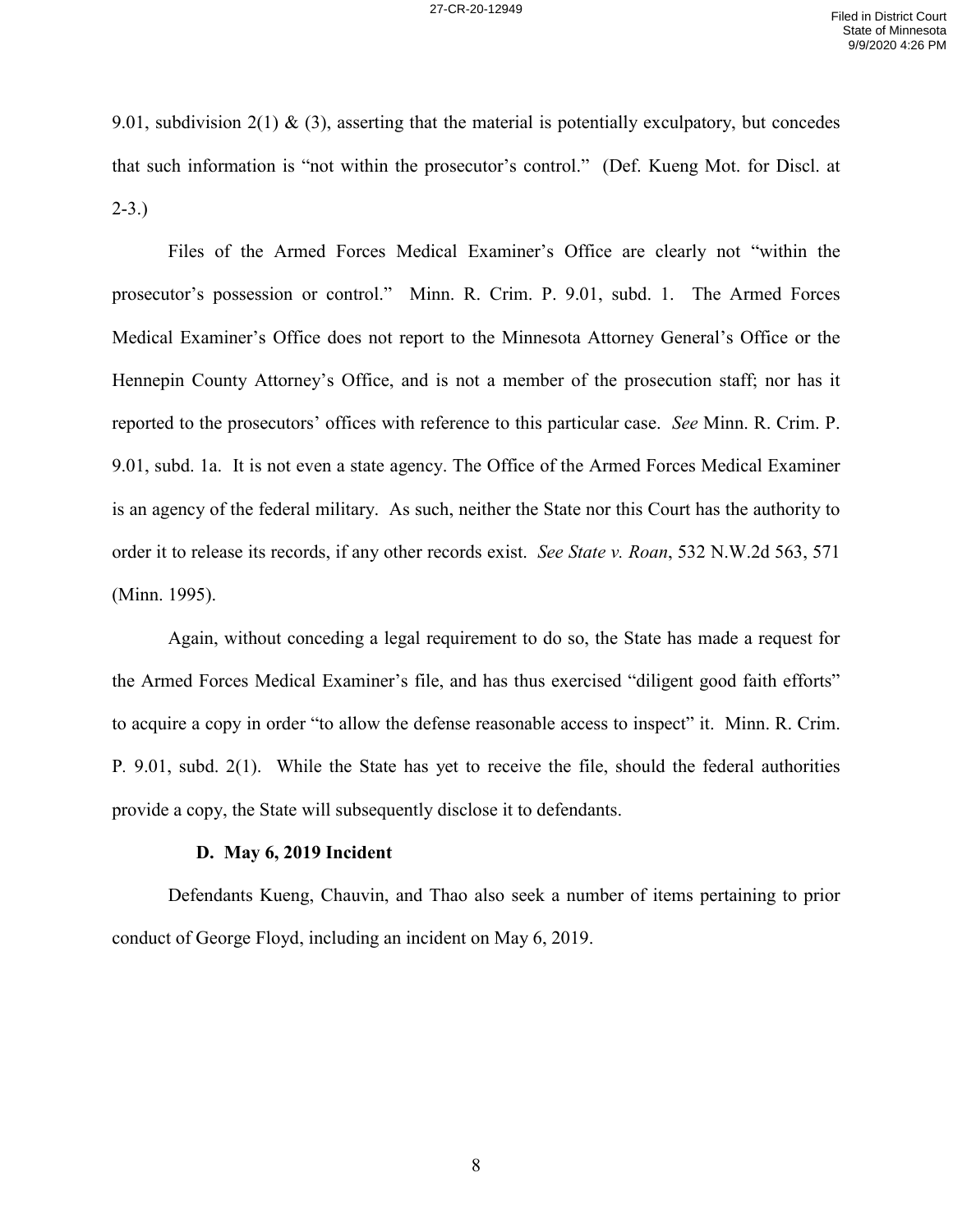## **1. Body Worn Camera Footage**

Defendants Kueng, Chauvin, and Thao have requested disclosure of body worn camera video/audio from the incident on May 6, 2019.

Without conceding that information regarding the May 6, 2019 incident relates to the case or is relevant to guilt or innocence in this case, *see* Minn. R. Crim. P. 9.01, subd. 2(3), the State has requested the body-worn camera footage from law enforcement and will produce the video, if it exists, to defendants upon receipt.

#### **2. Prosecution File & Reports**

Defendants Kueng, Chauvin, and Thao have also requested "[a]ny and all information in the possession of the Hennepin County Attorney or other state or federal prosecuting agency" regarding the May 6, 2019 incident, following the submission of the case to the Hennepin County Attorney's Office for charging consideration. (*E.g.*, Def. Chauvin Mot. for Discl. at 2.) The Hennepin County Attorney's Office has indicated it had no record of a referral for prosecution arising from a May 6, 2019 incident prior to discovery in this case. Moreover, any "internal documents made by" the Hennepin County Attorney's Office pertaining to the prosecution of any case related thereto as well as any documents that "contain the opinions, theories, or conclusions" of the Hennepin County Attorney's Office constitute protected work product and are not discoverable under Rule 9.01, subd. 3(1). And again, records in possession of other state or federal prosecuting agencies are not within the prosecutor's possession or control. Those officers are not part of the prosecution team, nor do they regularly report to the prosecutors in this case.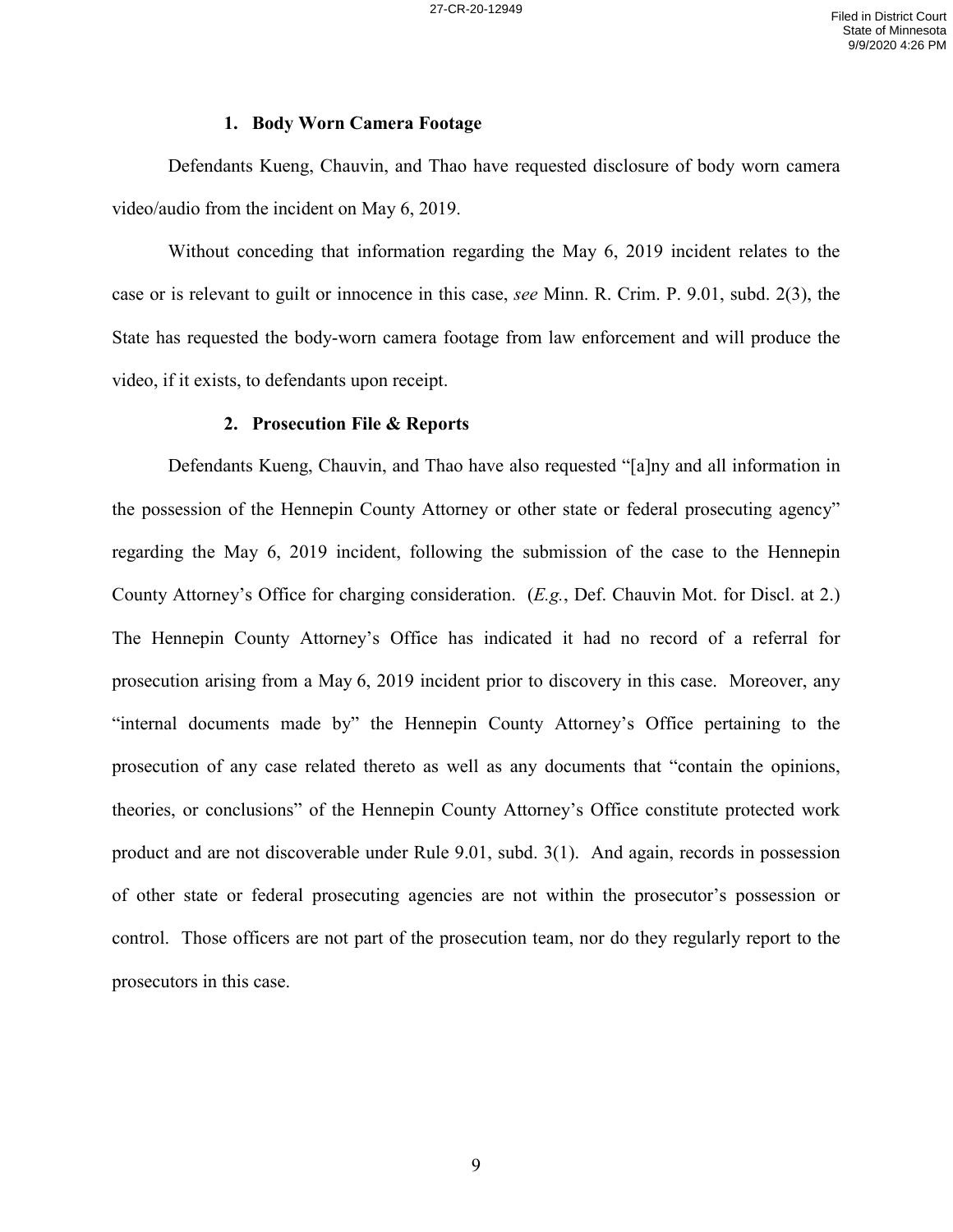#### **E. Informant Files**

Defendants Kueng, Chauvin, and Thao have also moved for "[a]ny and all files pertaining to Mr. Floyd's cooperation as an informant (CI) for the Minneapolis Police, FBI or any other state or federal law enforcement agency either before or after May 6, 2019." (*E.g.*, Def. Chauvin Mot. for Discl. at 1.)

Defendants have provided no factual basis on which to believe George Floyd acted as an informant for the Minneapolis Police Department, or any other law enforcement agency. Defendants have failed to establish that such information, even if it exists, would lead to admissible evidence, or relates to guilt or innocence in this case. *See* Minn. R. Crim. P. 9.01, subds. 1, 2(1) & 2(3); *see also Yang v. State,* No. A10-84, 2010 WL 3632505, at \*4 (Minn. Ct. App. Sept. 21, 2010) ("Whether evidence is material" on post-conviction review "requires consideration of both its admissibility and the likelihood that it would have changed the outcome at trial"). Defendants have not pointed to a single fact indicating how status as an informant would be relevant or admissible in the trial involving allegations that these former police officers killed George Floyd. Moreover, any such material would not "negate guilt" or reduce defendants' culpability in this matter.

Besides, the State has a "common law privilege that allows it to withhold from disclosure the identity of persons who furnish information to law enforcement officers." *State v. Dexter*, 941 N.W.2d 388, 393 (Minn. 2020). The purpose behind the privilege is "to protect the public interest in effective law enforcement" so that "these persons are encouraged to perform the duty of reporting." *Id.* When defendants seek to discover the identity of an informant to attack a search warrant, the privilege applies, and they must "establish that such disclosure is necessary to complete an evidentiary attack on the supporting affidavit." *Id.* In such cases, courts must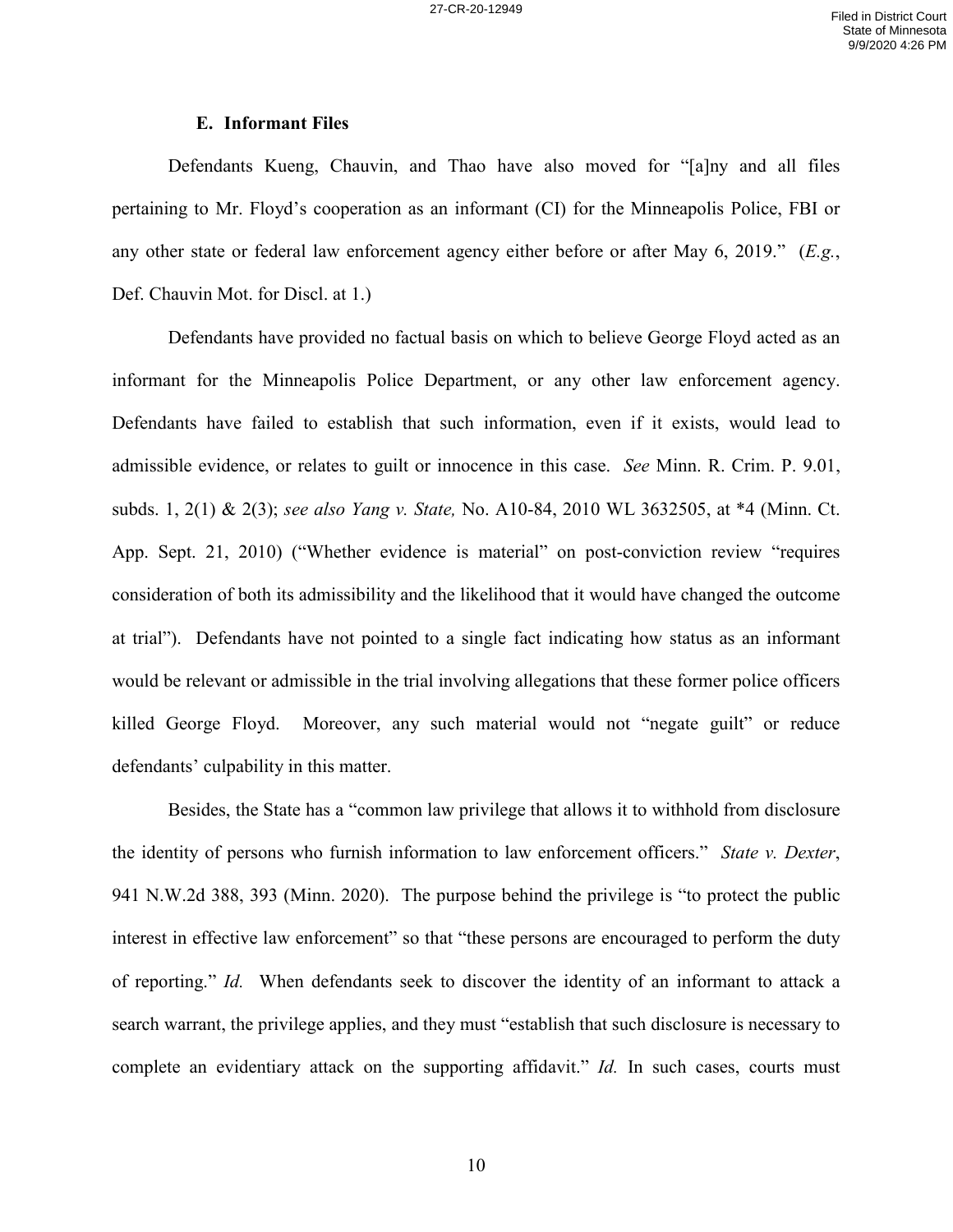balance "the defendant's right to prepare a defense and the public's interest in effective law enforcement." *Id.* While the privilege does not apply to information "that does not tend to reveal the identity of an informant," identity information is precisely what defendants seek in this case. *Id.* Furthermore, defendants seek information regarding the identity of an informant (purportedly George Floyd) completely unrelated to, and outside the scope of, this case. Here, defendants are not challenging a search warrant in this matter in which an informant provided information. Nor do any allegations in this case come from an informant or relate to an informant. On the contrary, defendants are on a "fishing expedition" with respect to the victim, who died at the hands of defendants. *State v. Hunter*, 349 N.W.2d 865, 866 (Minn. Ct. App. 1984) ("Discovery rules are not meant to be used for 'fishing expeditions.'"). Defendants have made no showing of how George Floyd's status as an informant in some other matter, even if true, could possibly be relevant or discoverable here.

Insofar as defendants seek disclosures pertaining to any informant status of George Floyd, to the extent such information exists, defendants' request should be denied.

## **F. Gang Affiliation**

Additionally, Defendants Kueng and Chauvin have sought "[a]ny and all files documenting Mr. Floyd's activity as a gang member or gang affiliate within the past 5 years." (*E.g.*, Def. Chauvin Mot. for Discl. at 1.)

Again, defendants have failed to demonstrate any factual basis for believing such information exists or is relevant and material to this case. They have made no "plausible showing that the information sought would be both material and favorable" to their defense. *State v. Underdahl*, 767 N.W.2d 677, 684 (Minn. 2009).

11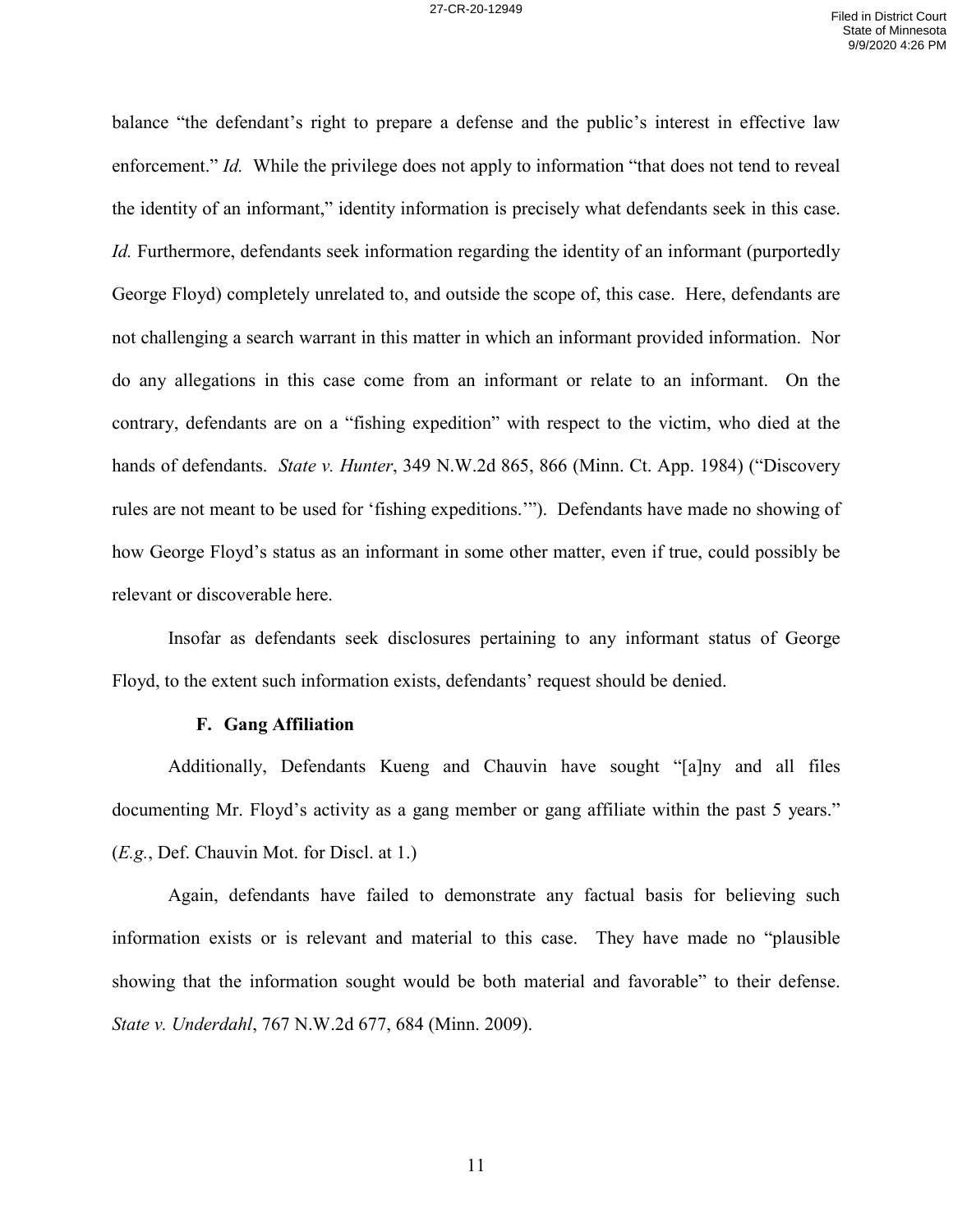The victim is not on trial here. Defendants have offered no reason to believe there is such information or any basis upon which to believe such information would be relevant or material to this case. Rather, it appears defendants seek only to smear George Floyd with suggestions of gang affiliation and informant status while they offer no actual evidence of it. To the extent defendants seek any additional disclosures pertaining to purported gang affiliation or informant status of George Floyd, defendants' request should be denied.

# **G. Training Video Links**

Defendants Kueng, Chauvin, and Thao have also requested "disclosure of the training materials previously disclosed with active imbedded links to the video portions of the presentations." (*E.g.* Def. Chauvin Mot. for Discl. at 2.)

The majority of the Minneapolis Police Department training PowerPoint presentations disclosed by the State were previously produced to defendants in a PDF format that allowed the pages to be bates numbered, with video files produced separately. If possible, the State will reproduce the training PowerPoints, with any accompanying video files, in the original format in which they were received by the State.

## **H. State's Document Index**

Defendants Kueng, Chauvin, and Thao have asked for "[a] copy of the State's documents index for all disclosures made to date" as well. (*E.g. id.*)

Any document index or other documents created by the State in connection with the State's review of discovery is an "internal document[] made by the prosecutor or members of the prosecutor's staff" pertaining to the "prosecution of the case" and thus constitutes protected work product. Rule 9.01, subd. 3(1)(b). Such a document is not discoverable pursuant to Rule 9.01, subd. 3(1). Defendants' request for the State's document index should be denied.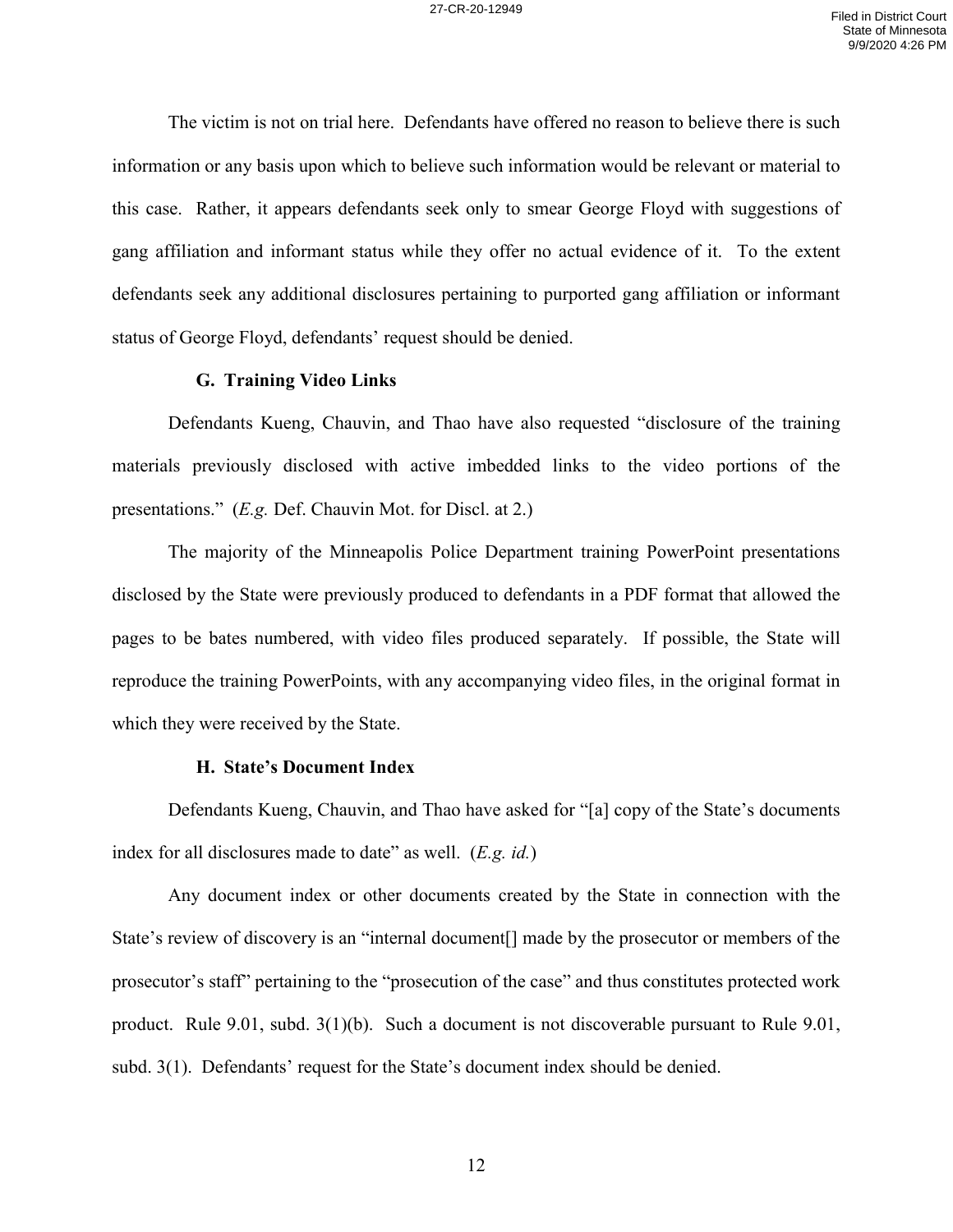#### **I. Defendant Chauvin's Personnel Records**

Lastly, defendants Thao and Kueng have moved for "[t]he complete Minneapolis Police Department disciplinary files on Derek Chauvin." (*E.g.*, Def. Thao Mot. to Compel Discovery at 1.) Defendant Kueng has requested, in particular "pre-hire screening and any subsequent disciplinary complaints. . . ." (Def. Kueng Mot. for Discl. at 2.)

The State has already disclosed to all four defendants the Minneapolis Police Department's "Internal Affairs Public Summary" for Chauvin. (Bates 23692, disclosed on August 20, 2020.) *See* Minn. Stat. § 13.43, subd. 2(a)(4) (describing "the existence and status of any complaints or charges against the employee, regardless of whether the complaint or charge resulted in a disciplinary action" as public data). According to that summary, only one complaint resulted in disciplinary action, (Complaint IA07-39), and therefore certain records of that complaint may be public. *State v. Renneke*, 563 N.W.2d 335, 337-38 (Minn. Ct. App. 1997); Minn. Stat. § 13.43, subd. 2(a)(5). The State does not oppose the court ordering the release of any public records relating to that Complaint as provided in Minn. Stat. § 13.43, subd. 2a(5). For any other disciplinary records from Chauvin's personnel file, the moving defendants would have to make a threshold showing of the need for in camera review of those complaint files. *See Renneke*, 563 N.W.2d at 338-39. It does not appear that they have done so.

The State opposes the release of any pre-hire screening and medical records (including any psychological evaluations and reports of injury) in any order for production. *See State v. Hummell*, 483 N.W.2d 68, 72 (Minn. 1992) (denying in camera review because defendant provided "no theories on how the [confidential medical] file could be related to the defense or why the file was reasonably likely to contain information related to the case"). Defendants have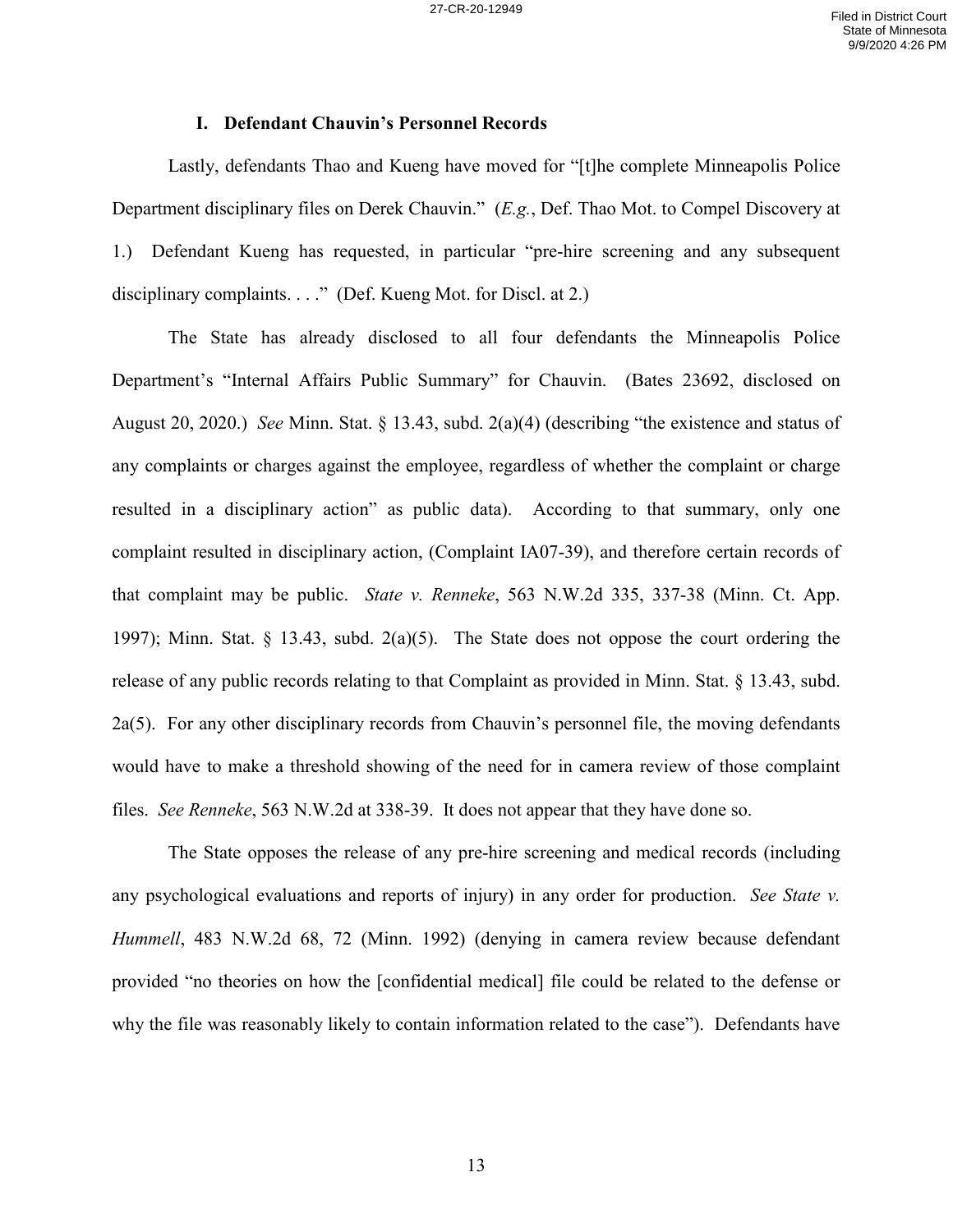not made any showing of how the medical records and pre-hire screening records relate to this case, are admissible, or would lead to the discovery of admissible evidence in this criminal case.

#### **CONCLUSION**

To the extent defendants Thao, Kueng and Chauvin seek non-discoverable information as set forth herein, their motions should be denied. Defendants have not demonstrated that the requested materials contain information that relates to the case as required by Rule 9.01, subdivisions 1 and 2(1), or that such material could "negate guilt" or reduce defendants' culpability as required by Rule 9.01, subdivision 2(3). Nevertheless, the State will continue to supplement its Rule 9.01 disclosures as it receives additional discovery materials on an ongoing basis and as discussed above.<sup>[1](#page-13-0)</sup> Notwithstanding the State's willingness to disclose many of the records requested to the extent such records exist, the State does not concede that defendants have made the requisite showings or that they are otherwise entitled to the information sought. The State further preserves any and all objections as to relevance and admissibility with respect to the requested disclosures.

 $\overline{a}$ 

<span id="page-13-0"></span><sup>&</sup>lt;sup>1</sup> The State notes that it has not yet received any Rule 9.02 disclosures from defendants to date, with the exception of a disclosure filed by defendant Thao on August 28, 2020.